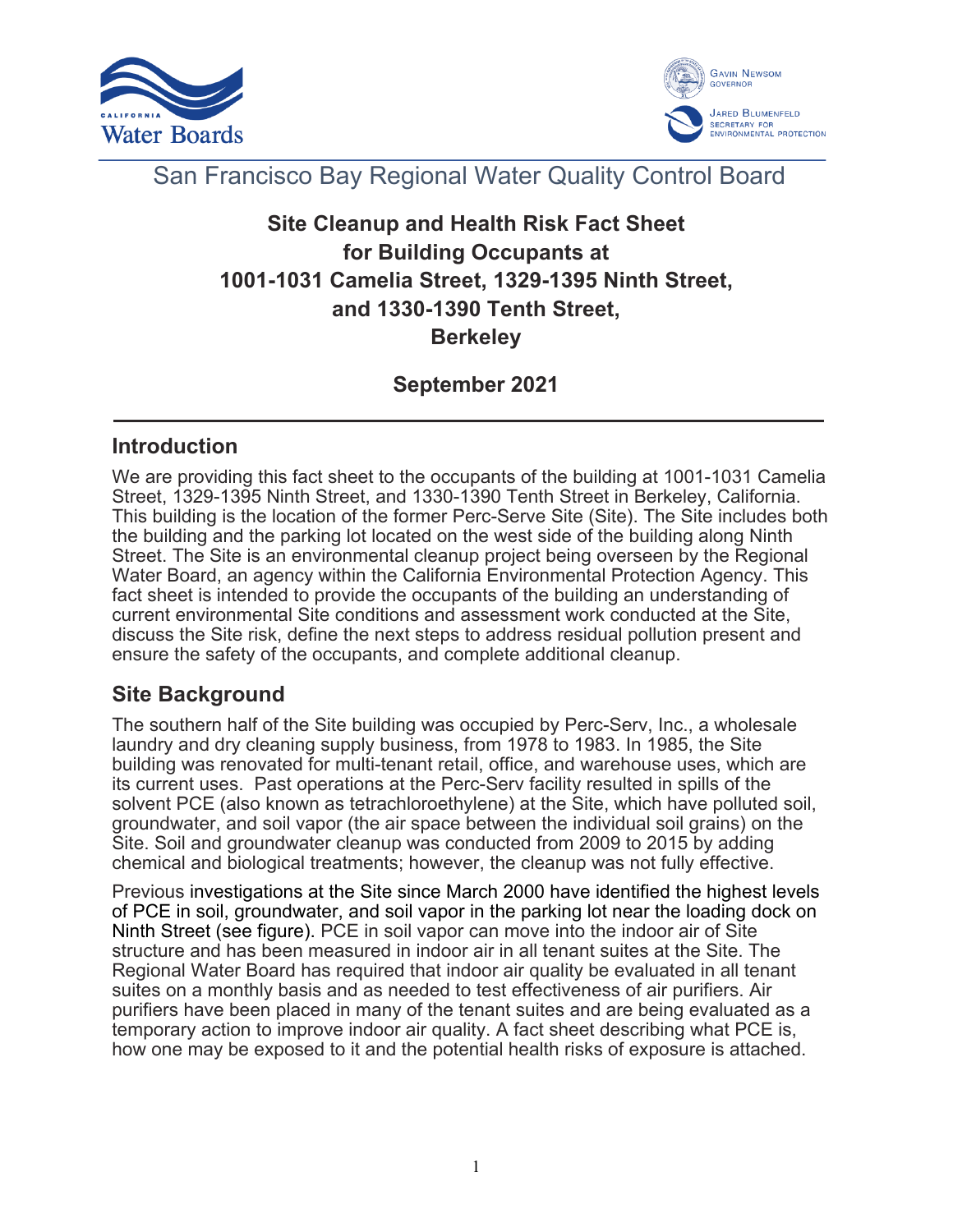## **Indoor Air Quality Results**

Indoor air sampling was conducted in available building suites. The most recent sampling was conducted in late August in all occupied building suites. Results are shown on the attached figure. PCE was found within the indoor air in all of the building suites ranging from (1.6 micrograms of PCE per cubic meter of air (ug/m<sup>3</sup> to 340 ug/m<sup>3</sup>) during July and August 2021. The results of these samples were compared to the [Regional Water Board's Environmental Screening Levels](https://www.waterboards.ca.gov/sanfranciscobay/water_issues/programs/esl.html) (commonly referred to as ESLs).

The ESLs are a set of chemical specific tables used by our agency to evaluate potential risks to human health and the environment. The ESL for PCE long-term exposure in indoor air is 2 micrograms of PCE per cubic meter of air ( $\mu$ g/m<sup>3</sup>) and applies to both children and adults. The ESL of 2 ug/ $m<sup>3</sup>$  PCE is a conservative value set at an excess lifetime cancer risk of one-in-a-million, if exposed for eight hours per day for a period of 20 years. PCE concentrations in most tenant suites were above the ESL with the highest concentration of 340 ug/m<sup>3</sup> PCE representing an excess lifetime cancer risk of one-in-ten-thousand. Since the levels of PCE measured in most building suites are above the ESL, the Regional Water is requiring cleanup action to be taken to reduce this long-term health risk.

See the attached fact sheet, for more information about the health risks associated with this chemical.

## **Next Steps for Cleanup**

As an interim measure the Regional Water Board has required the property owner to operate air purifiers at the Site. Air purifiers have been placed in some tenant spaces, and it is important that these operate 24/7. If possible, any doors or windows to the outside air should remain open during business hours to increase ventilation. Additionally, Regional Water Board staff are working with the property owner to conduct additional cleanup at the Site. Cleanup activities will include soil excavation and groundwater remediation in the Ninth Street parking lot and in Ninth Street. This work is expected to occur late 2021.

Long-term a remediation system will be installed at the Site under the building's concrete floor slab. This remediation system will create a vacuum beneath the building and will both remove the PCE soil vapors and prevent them from entering the buildings. Once the system is running, the indoor air will again be sampled to make sure the system is working properly. This remediation system is expected to be installed late 2021.

The work described above will be conducted in a manner as to minimize disturbances to occupants. There will be some noise and it may be necessary to enter your unit from time to time for sampling or other activities. Should you have any questions, please feel free to contact our Regional Water Board staff listed below.

#### **Project Updates/Additional Information**

As the project moves forward, we will provide periodic updates. We will also provide notices of upcoming significant work, or if entry into your suite is necessary. All case documents are posted on our online database, GeoTracker. To find them, go to the [GeoTracker case webpage,](file://ca.epa.local/rb/RB2/HOME/dtanouye/My%20Sites/Camelia%20Street%20Property/RP%20Submitted/GeoTracker%20case%20webpage) or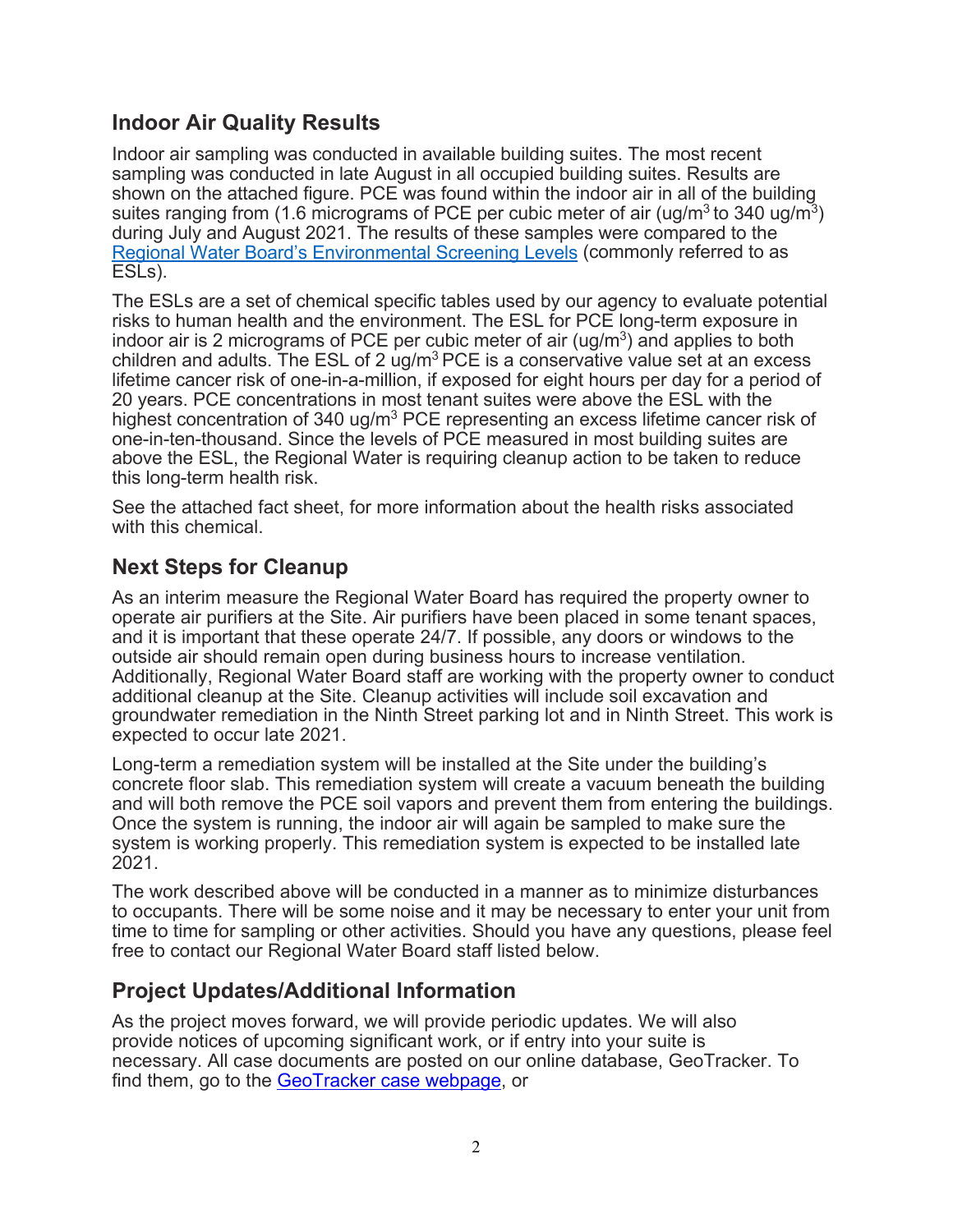[http://geotracker.waterboards.ca.gov](http://geotracker.waterboards.ca.gov/) and search on the address or the file number (01S0560).

**For more information about health risks, contact:** Nicole Fry, PhD San Francisco Bay Regional Water Quality Control Board 510-622-5047 [Nicole.Fry@waterboards.ca.gov](mailto:Nicole.Fry@waterboards.ca.gov)

**For more information about cleanup and air testing schedule, contact:** David Tanouye San Francisco Bay Regional Water Quality Control Board 510-622-2360 [David.Tanouye@waterboards.ca.gov](mailto:David.Tanouye@waterboards.ca.gov)

Attached: Site Figure and PCE Fact Sheet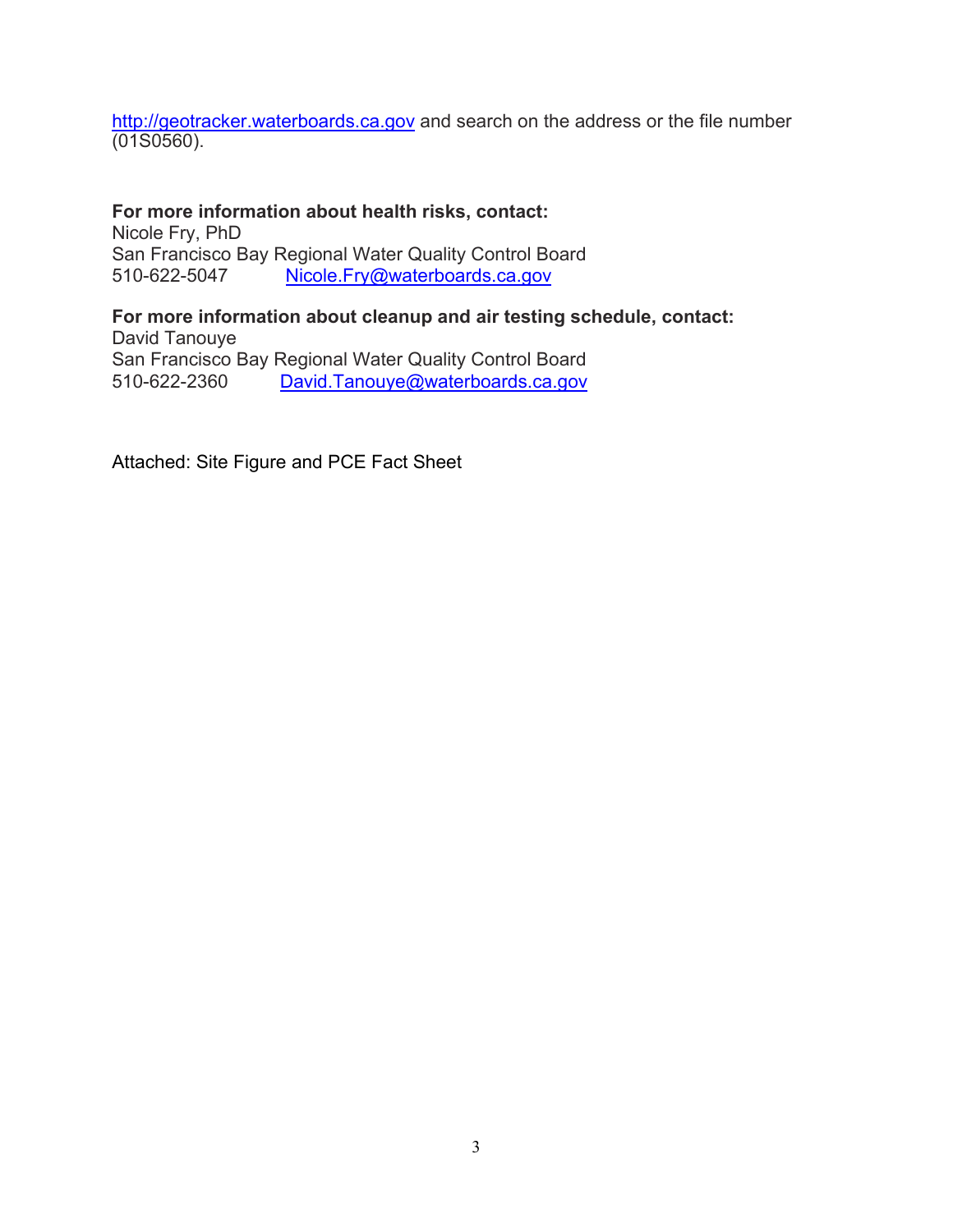# **PCE Fact Sheet**

# **What is PCE?**

PCE is a chemical that is mainly used as a cleaning product. It was one of the most common solvents for dry cleaning clothes. PCE is also found in some common household products such as stain removers and metal cleaning products. PCE vapors can be released into the air, and the vapors have an ether-like smell. However, in most cases you will not smell the vapors. The scientific name for PCE is tetrachloroethylene.

## **How can I be exposed to PCE?**

PCE spilled in the environment can be found in water, air, or soil. Concerns for exposure to PCE in each area of the environment are listed below:

- **Water** No exposure to PCE in tap water is expected at this property. The tap water in this building is provided by public water supplies. These water supplies are tested for PCE and other chemicals to ensure safety.
- Air PCE was found in the indoor air of this building at levels above long-term health safety levels in our ESLs. PCE in the ground releases vapors. Those vapors have traveled through the floor into this building. All buildings have air circulation, usually to prevent mold and odors. This allows indoor air to be replaced with outdoor air. This process will remove some of the PCE from the building. The design of the building will affect how much PCE vapor gets into the building and how fast it is removed from the building. In this building, vapors have built up to levels that are above the ESLs.
- **Soil** No exposure to PCE in soil is expected. The PCE-impacted area is almost completely paved, PCE in shallow soil will be excavated and removed from the site in the near future.

#### **What are the health effects of PCE?**

Levels of PCE found at this property are low enough that short exposures will not result in immediate health effects. However, many years of exposure to low levels of PCE can increase a person's risk of developing health effects in the future. There are two main types of health effects that may occur from long-term exposure to low levels of PCE:

- 1. A person's risk of getting cancer could slightly increase. Studies in humans suggest that long-term PCE exposure might lead to a higher risk of bladder cancer, non-Hodgkin lymphoma and multiple myeloma.
- 2. Parts of the body could be damaged:
	- a. Nervous System This could cause changes in a person's mood, memory, attention, reaction time, or vision.
	- b. Kidneys
	- c. Liver

If you are concerned that PCE exposure has caused you to experience any of these health effects, discuss these concerns with your medical doctor.